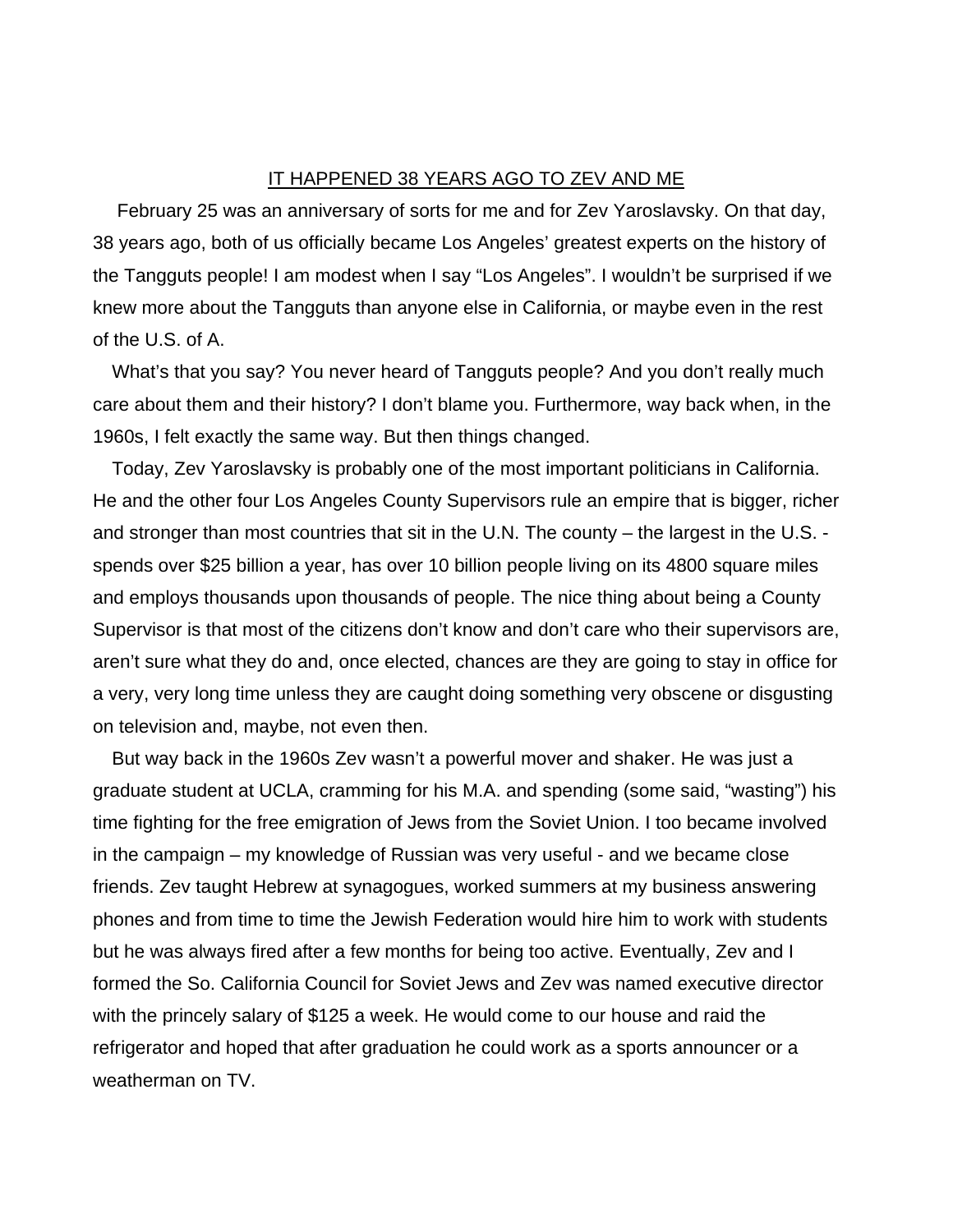Zev had taken a course in Russian at UCLA which enabled him to slowly read Russian texts without knowing what he was reading and say important things like "hello", "goodbye", "thank you", "you have beautiful eyes" and "where is the men's room?"

Still, he knew more Russian than most Americans and sometimes bragged about it. So, in 1970, when he started a new history class, he was flattered when the professor asked, "Mr. Yaroslavsky, I am told that you speak Russian. Is this correct?"

Zev blushed modestly, lowered his eyes and admitted, "Yes, sir, I do."

The professor beamed. "Wonderful, wonderful. I have a treat for you. Here is a Russian book published by the Soviet Academy of Sciences in 1968. It is a history of the Tanggut people. I want you to use the book to write a term paper for the course."

Zev took the book, nodded, smiled and tried to look happy. He wasn't. Then, panicked, he called me. We agreed to spend the next two or three weekends writing the term paper.

Did you know that the Tanggut state of Hsia-hsia has a unique and little known history? That the king Da-meng died in 1031 and his son inherited the title of ruler? That the Tanggut, in the words of Marco Polo, were "heavy set, snub-nosed, dark haired, and lacking in beards and moustaches" and raised horses, pigs, yaks, sheep and, eventually, camels as well? By 1158 they were minting their own coins and played the lute and lyre (Kung Hao), made their own paper and were predominantly Buddhist.

By the  $13<sup>th</sup>$  century the Tanggut were gone and by the third weekend we were done with what we thought was a brilliant paper that contained information that had never before been known in California.

The paper was turned in on February 25, 1970. A week later Zev called. Broken hearted and furious – "We didn't get an "A" – the SOB gave us a "B"!

Eventually he graduated, ran for office, was elected and re-elected again and again and is the political force that he is today. A few years ago he told me that there was an epilogue to the Tanggut story.

He had gone to the UCLA campus and was sharing an elevator with an elderly lady who kept looking at him and finally asked, "Aren't you Zev Yaroslavsky, the L.A. Supervisor?"

"Yes, I am", Zev said.